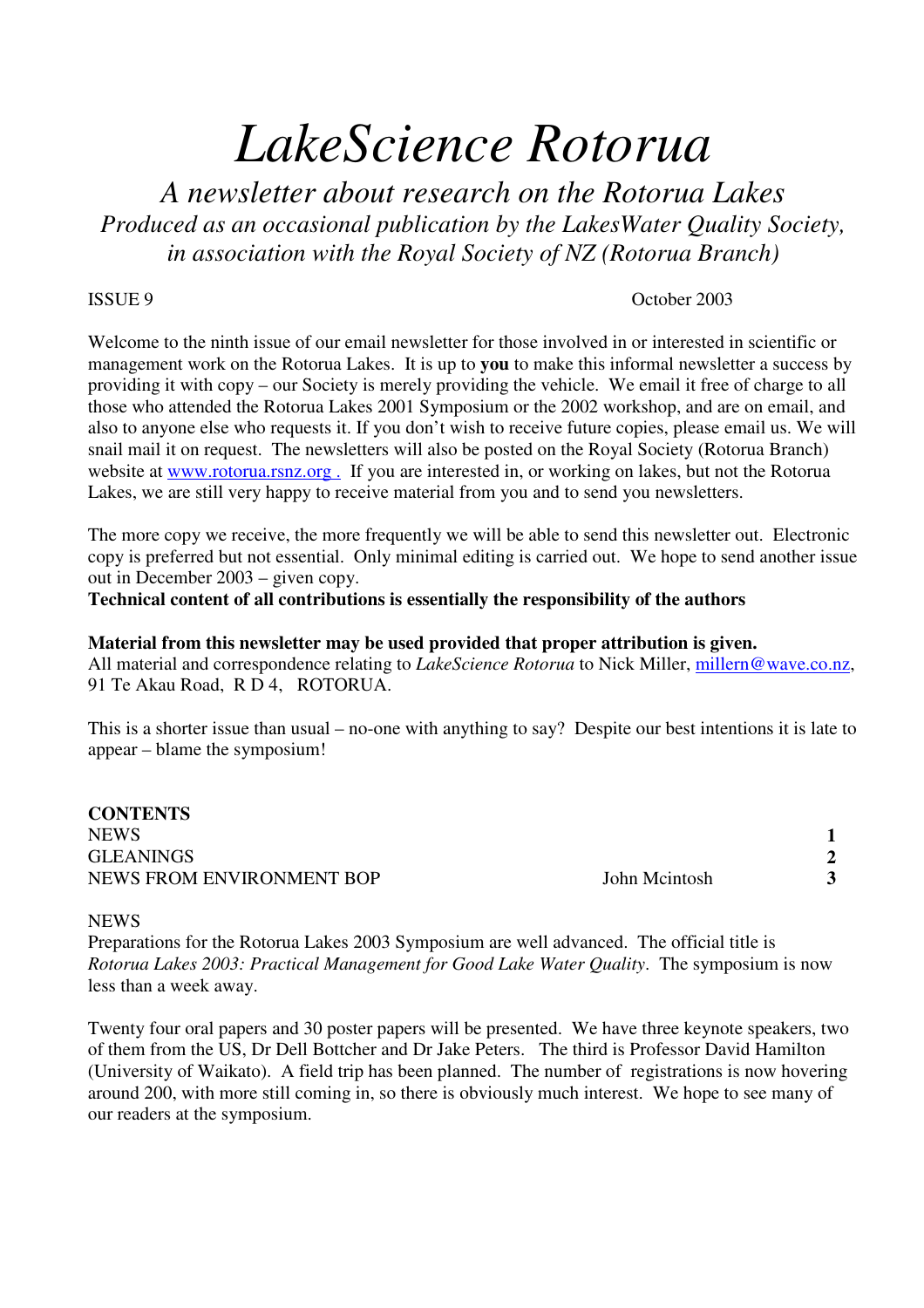# **GLEANINGS – some interesting papers seen recently (other contributions to this section are welcome.)**

Growth Inhibition of Cyanobacteria by Ultrasonic Radiation: Laboratory and Enclosure Studies Chi-Yong Ahn, Myung-Hwan Park, Seung-Hyun Joung, Hee-Sik Kim, Kam-Yong Jang, And Hee-Mock Oh. 2003. *Environ. Sci. Technol.* 2003**, 37** (13)*,* 3031—3037

The growth of *Microcystis aeruginosa* was repressed by ultrasonic radiation and resulted in an increased chlorophyll *a* content and cell size, suggesting the inhibition of cell division. However, growth was recovered immediately after the interruption of ultrasonication. In addition to the disruption of gas vesicles, other mechanisms of growth inhibition were also investigated. Although free radicals were produced by ultrasonication and hydrogen peroxide, the resulting lipid peroxidation in the cells was not comparable, indicating minimal damage by the free radicals. Ultrasonic radiation late in the day was found to be most effective in reducing the growth rate of *M. aeruginosa,* and this timing also corresponded to the phase of daily cell division. In an enclosure experiment, ultrasonic radiation reduced the pH, DO, total nitrogen, and total phosphorus, whereas it increased the water temperature, conductivity, and orthophosphate concentration. The algal cell density and chlorophyll *a* concentration drastically decreased after 3 d of ultrasonication, plus the cyanobacterial proportion was selectively reduced as compared to other algal species. Accordingly, ultrasonic radiation would appear to have considerable potential as an effective control method for cyanobacterial blooms.

Long term effects of phosphorus precipitations with alum in hypereutrophic Lake Stisser See (Germany)

Jrg Lewandowski, Inke Schauser, Michael Hupfer. 2003. *Water Research* **37** (2003) 3194—3204

Precipitation and inactivation of phosphorus (P) by the addition of aluminum (Al) is a widely applied lake restoration measure. Many studies about short-term effects are reported, but little is known about long-term effects. To reduce this lack of knowledge the authors investigated the German hardwater lake, S  $\triangle$  sser See, which was treated almost annually from 1977 to 1992 with aluminum sulfate (alum). They conducted sediment core experiments in laboratory, as well as in situ investigations of sediment and pore water. The treatment is clearly recognizable in sediment depth profiles as increases of total phosphorus, NaOH-extractable phosphorus, and NaOH-extractable aluminum. The molar ratio of added Al to additionally bound P is approximately 2.1:1. Pore water profiles of soluble reactive phosphorus taken in situ and in sediment core experiments, as well as sorption batch experiments, illustrate that the AI(OH)3 layer's sorptive capacity is still not exhausted with further P sorption occurring in different P fractions. The P release of the sediment is affected by the magnitude of the downward flux into the P sorbing layer. However, sediment core experiments and a modeling exercise indicate that a buried P sorbing layer has little or no effect on the P release of the uppermost fresh sediment layers.

The Bioturbation-driven Chemical Release Process Lois J. Thibodeaux and Victor j. Bierman. 2003. *Environ. Sci. Technol.* **37** (13) 252A – 258A

Conventional wisdom has it that the primary process responsible for natural recovery of polluted streambeds and their adjoining water columns is fresh-particle deposition onto the sediment bed surface. In addition, until recently the only significant chemical transport process was believed to be water velocity-generated particle resuspension from the polluted bed. But the latest computer modeling results show other forces may be at work in the sediment bed.

Bioturbation – an in-bed translocation phenomenon driven by the activity of bottom-living animals that moves sediment-bound pollutants and homogenizes surface layers – has been proposed as an